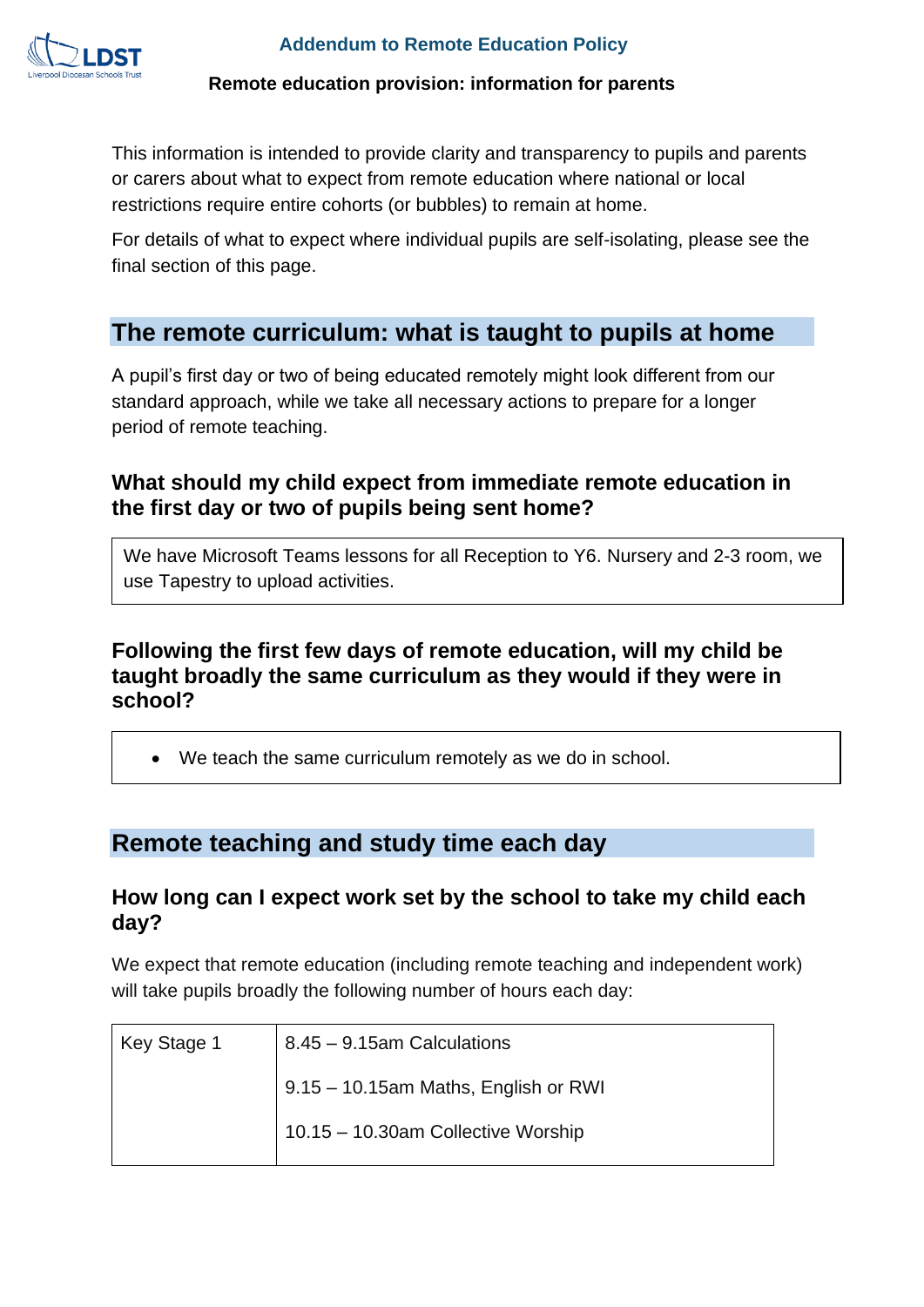

|             | 10.45 - 11.45am Maths, English or Read Write Inc<br>(Phonics)<br>11.45 - 12pm Handwriting and Spelling<br>1.15pm Inspire Curriculum Lesson e.g. Art, PSHE,<br>Science, In Harmony (Music)<br>2.30pm – 3.30pm The Inspire Hour including PE activity<br>Total $-4.75$ hours |
|-------------|----------------------------------------------------------------------------------------------------------------------------------------------------------------------------------------------------------------------------------------------------------------------------|
| Key Stage 2 | $8.45 - 9.15$ am Calculations<br>9.15 - 10.15am Maths or English<br>10.15 - 10.30am Collective Worship<br>10.45 - 11.45am Maths or English<br>11.45 - 12pm Handwriting and Spelling                                                                                        |
|             | 1.15pm Inspire Curriculum Lesson e.g. Art, PSHE,<br>Science, In Harmony (Music)<br>2.30 - 3.30pm The Inspire Hour including PE activity<br>Total $-4.75$ hours                                                                                                             |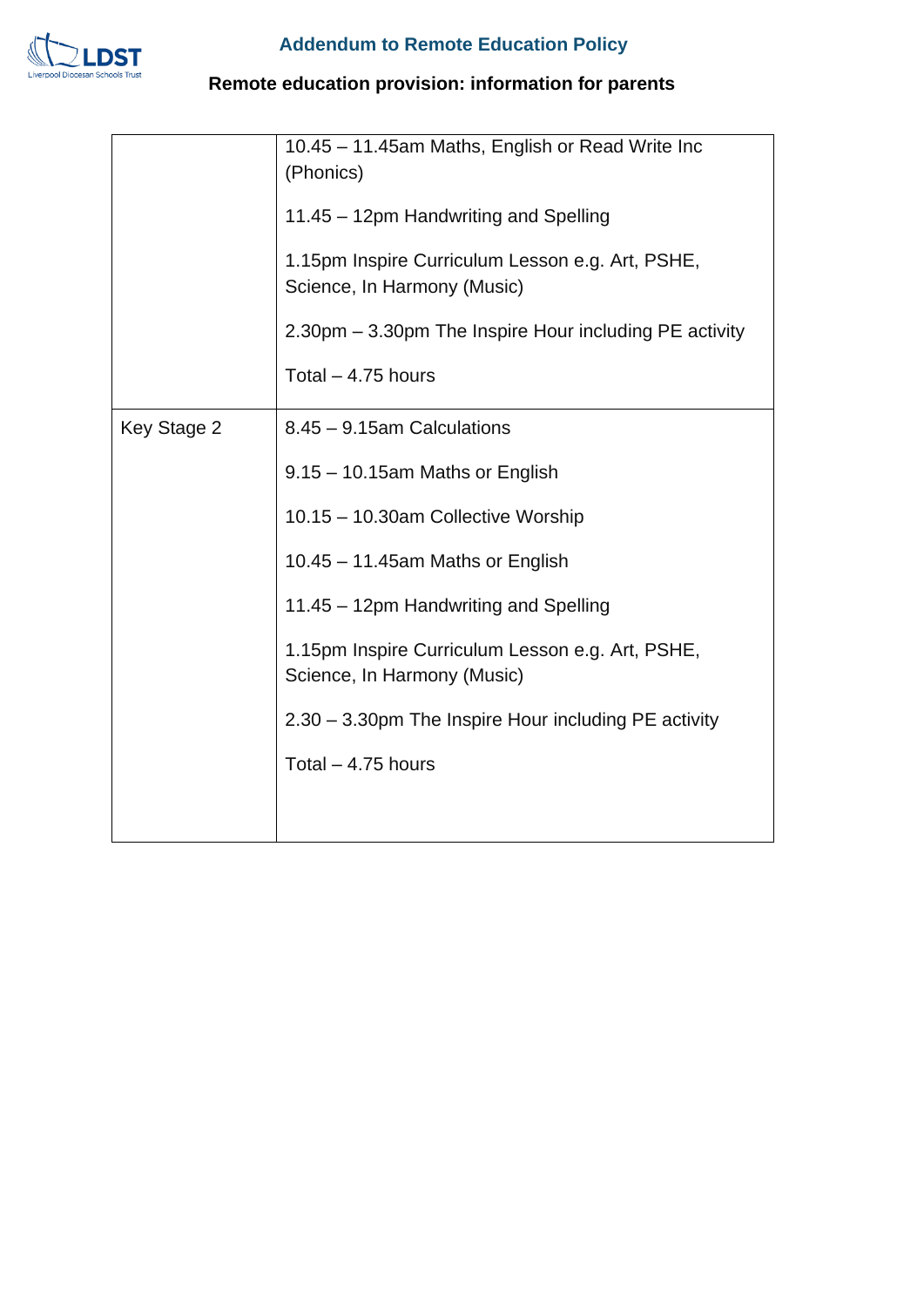

## **Accessing remote education**

#### **How will my child access any online remote education you are providing?**

Microsoft Teams for Live Lessons

Seesaw (Y1 – Y6) or Tapestry for Reception, Nursery and 2-3 room.

Maths – Timestable Rockstars, Numbots (Y1), Mathseeds (Reception), MyMaths (Y1 -Y6)

Readiwriter for spellings (Y1 – Y6)

Readtheory for reading comprehension (Y3 – Y6)

Language Angels for French (Y1 – Y6)

We provide laptops and Mifi for pupils who require them.

#### **If my child does not have digital or online access at home, how will you support them to access remote education?**

We recognise that some pupils may not have suitable online access at home. We take the following approaches to support those pupils to access remote education:

We can lend laptops to pupils who do not have a device to access remote learning on.

We also have MiFis to issue to families via Vodaphone as part of the 'Better Connected' project.

Please contact [remotelearning.beacon@ldst.org.uk](mailto:remotelearning.beacon@ldst.org.uk) if families require a laptop or support with internet access.

We expect all pupils to access live lessons on Microsoft Teams (R to Y6) and work online and submit their work online via Seesaw (Y1 – Y6) and Tapestry (EYFS).

#### **How will my child be taught remotely?**

We use a combination of the following approaches to teach pupils remotely: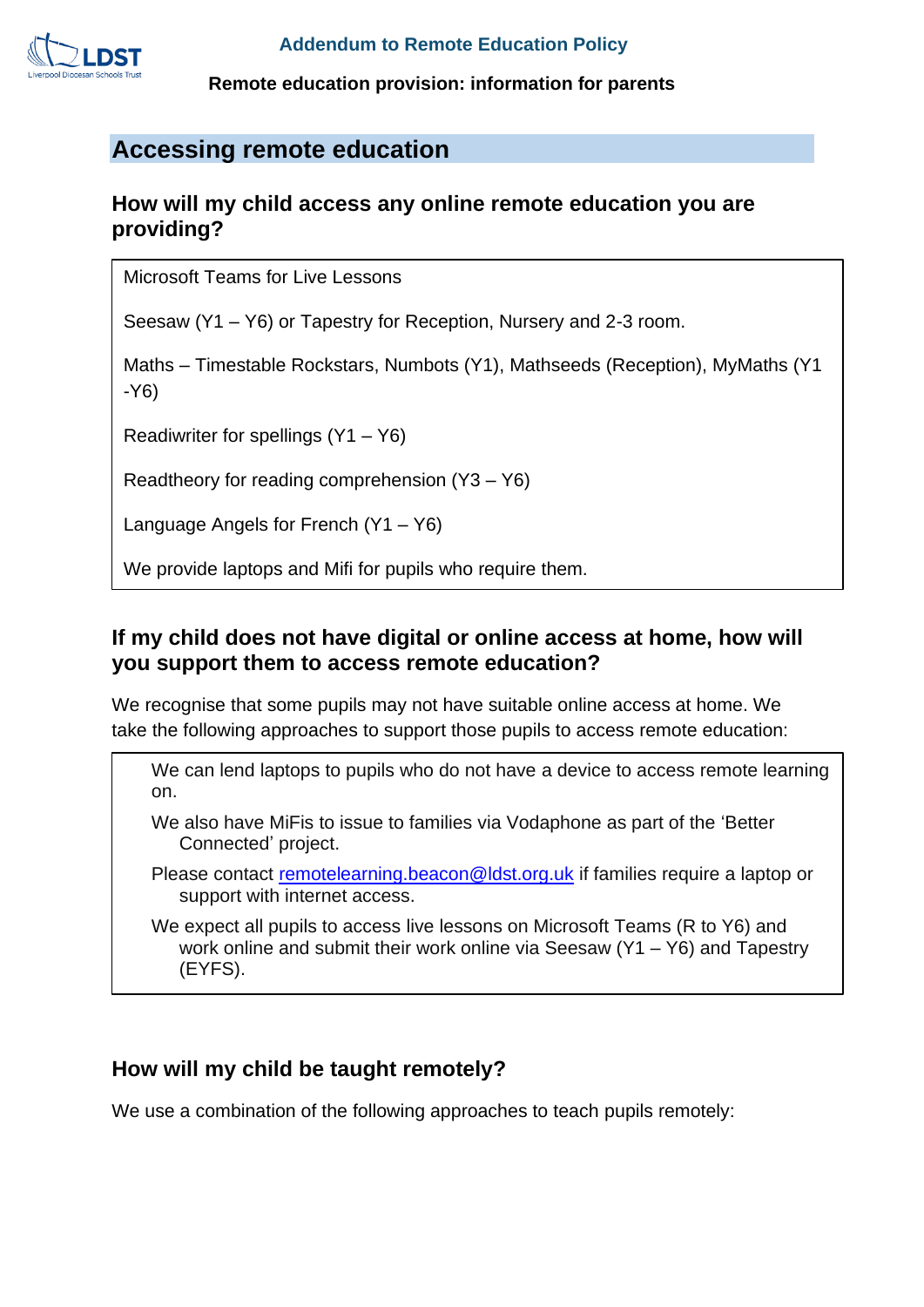

Some examples of remote teaching approaches:

- live teaching (online lessons) led by Beacon teachers and teaching assistants for 1:1 lessons
- recorded teaching (e.g. video/audio recordings made by Beacon teachers, Oak National Academy lessons and BBC bitesize lessons)
- each child has a remote learning wallet at home which includes a Maths, English, Inspire Curriculum and sketch books, 2 x pencils, red pen, small white board, dry wipe pen, ruler, rubber and sharpener.
- commercially available websites (Read, Write, Inc for phonics R, Y1 and Y2) and apps supporting the teaching of specific subjects or areas, including video clips or sequences – these are linked into Seesaw and Tapestry where possible. Apps include TT Rockstars, Readiwriter, Readtheory (Y2 – Y6), MyMaths  $(Y1 - Y6)$ , Numbots  $(R)$

## **Engagement and feedback**

### **What are your expectations for my child's engagement and the support that we as parents and carers should provide at home?**

- We expect all pupils' to engage daily with remote learning.
- We expect parental support, for example, setting routines to support your child's education e.g. starting calculations at 8.45am and first live lesson 9.15am, make sure children go to bed on time, are appropriately dressed for lesson etc.
- We expect parents to contact school if they are not well and can't make a lesson.

### **How will you check whether my child is engaging with their work and how will I be informed if there are concerns?**

- We check pupils' engagement with remote education for each lesson.
- If a child is not in a lesson, it is recorded centrally and a phone call / text informs parents and carers. SLT oversee daily engagement and home visits are made when appropriate. Technical support is provided by school and our technical support provider – 'Little IT'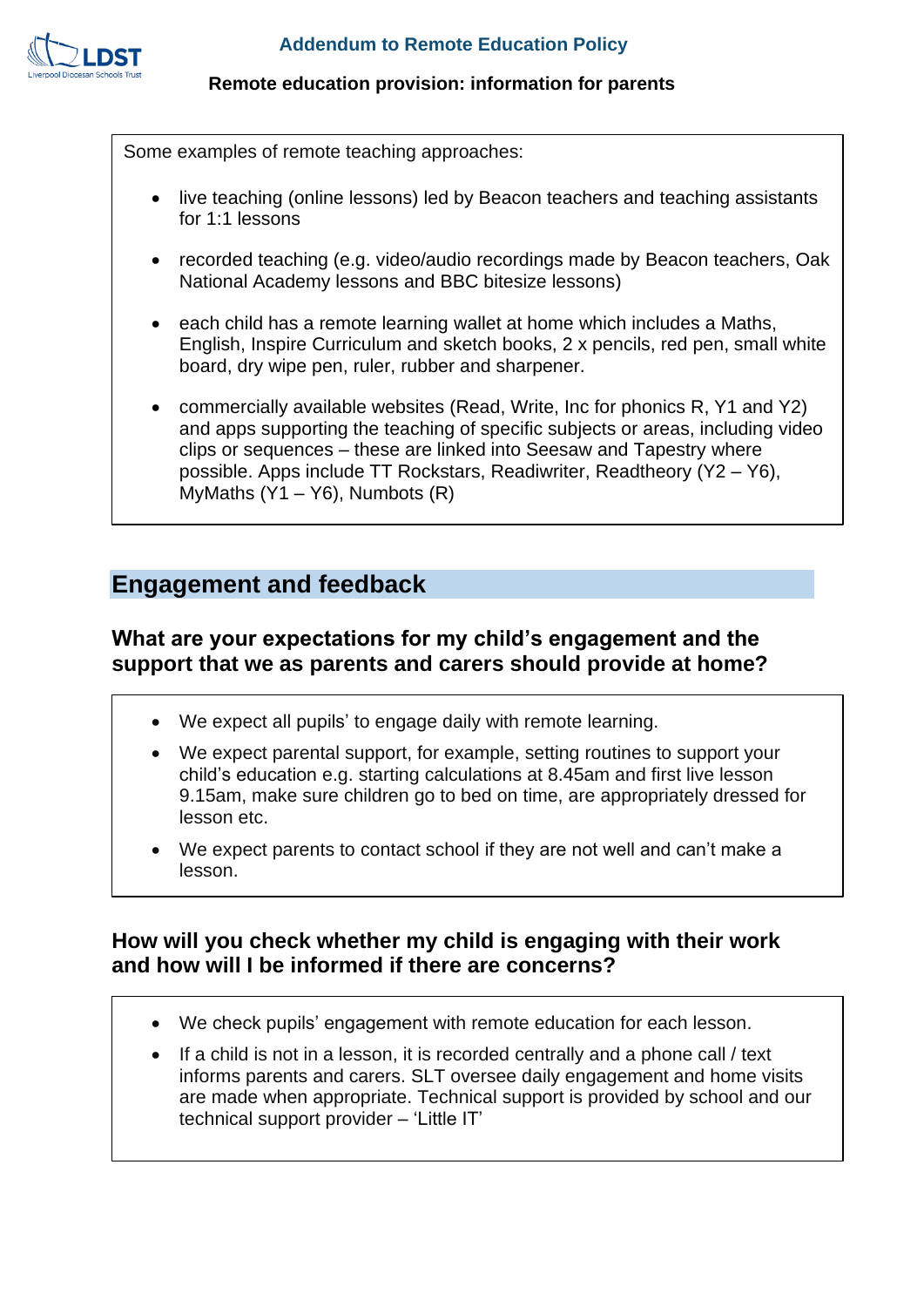

### **How will you assess my child's work and progress?**

Feedback can take many forms and may not always mean extensive written comments for individual children. For example, whole-class feedback or quizzes marked automatically via digital platforms are also valid and effective methods, amongst many others. Our approach to feeding back on pupil work is as follows:

- We assess and feedback on pupils' work through Seesaw and Tapestry. Following our marking and feedback policy we highlight in pink and green and provide individual comments. Children can edit and respond to the comment. The policy is exactly the same policy that we follow on the school site.
- Pupils will receive daily feedback. Children can be invited back to rejoin a session to discuss feedback.

# **Additional support for pupils with particular needs**

### **How will you work with me to help my child who needs additional support from adults at home to access remote education?**

We recognise that some pupils, for example some pupils with special educational needs and disabilities (SEND), may not be able to access remote education without support from adults at home. We acknowledge the difficulties this may place on families, and we will work with parents and carers to support those pupils in the following ways:

In this section, please set out briefly:

- Lessons and tasks are differentiated. Teachers continue to stay online after an input in a lesson to support those who would benefit from additional support. Additional resources are supplied for those who need them e.g. number line, fact grid
- 1:1 sessions are provided for phonics and reading when appropriate. These are timetabled weekly.

## **Remote education for self-isolating pupils**

Where individual pupils need to self-isolate but the majority of their peer group remains in school, how remote education is provided will likely differ from the approach for whole groups. This is due to the challenges of teaching pupils both at home and in school.